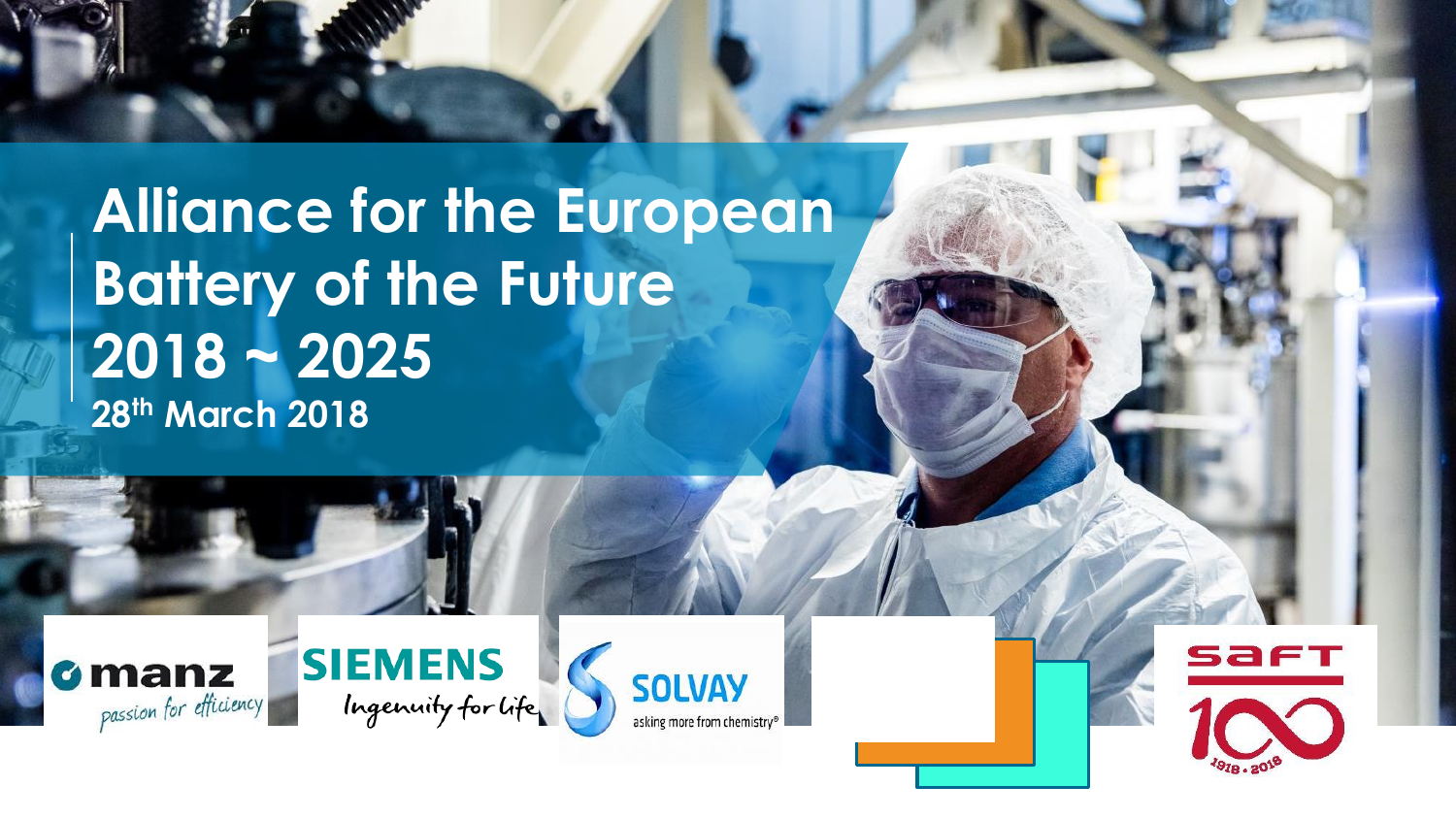

– **WHO?**

- **THE LANDSCAPE …**
- **WHAT?**
- **WHY?**

## – **HOW?**

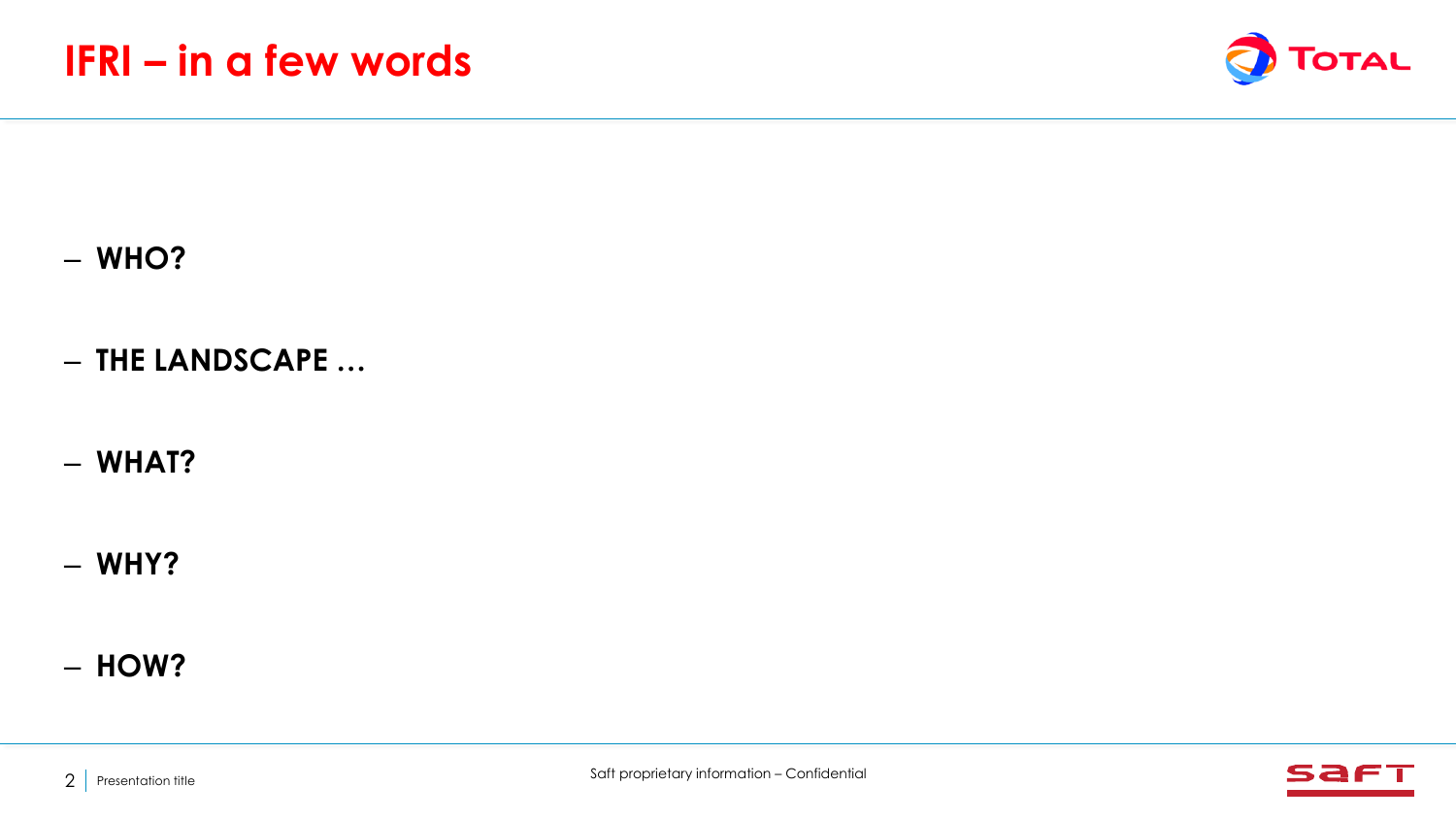## **WHO? SAFT: a world leader in high performance batteries for demanding applications**



**Space & Defense** 

**Civil Electronics**



**SPOTLIGHT: ENERGY STORAGE PROJECT IN THE FAROE ISLANDS**

A wind farm with a maximum production capacity of 12 MW, connected to a 2.3 MW lithium-ion battery system

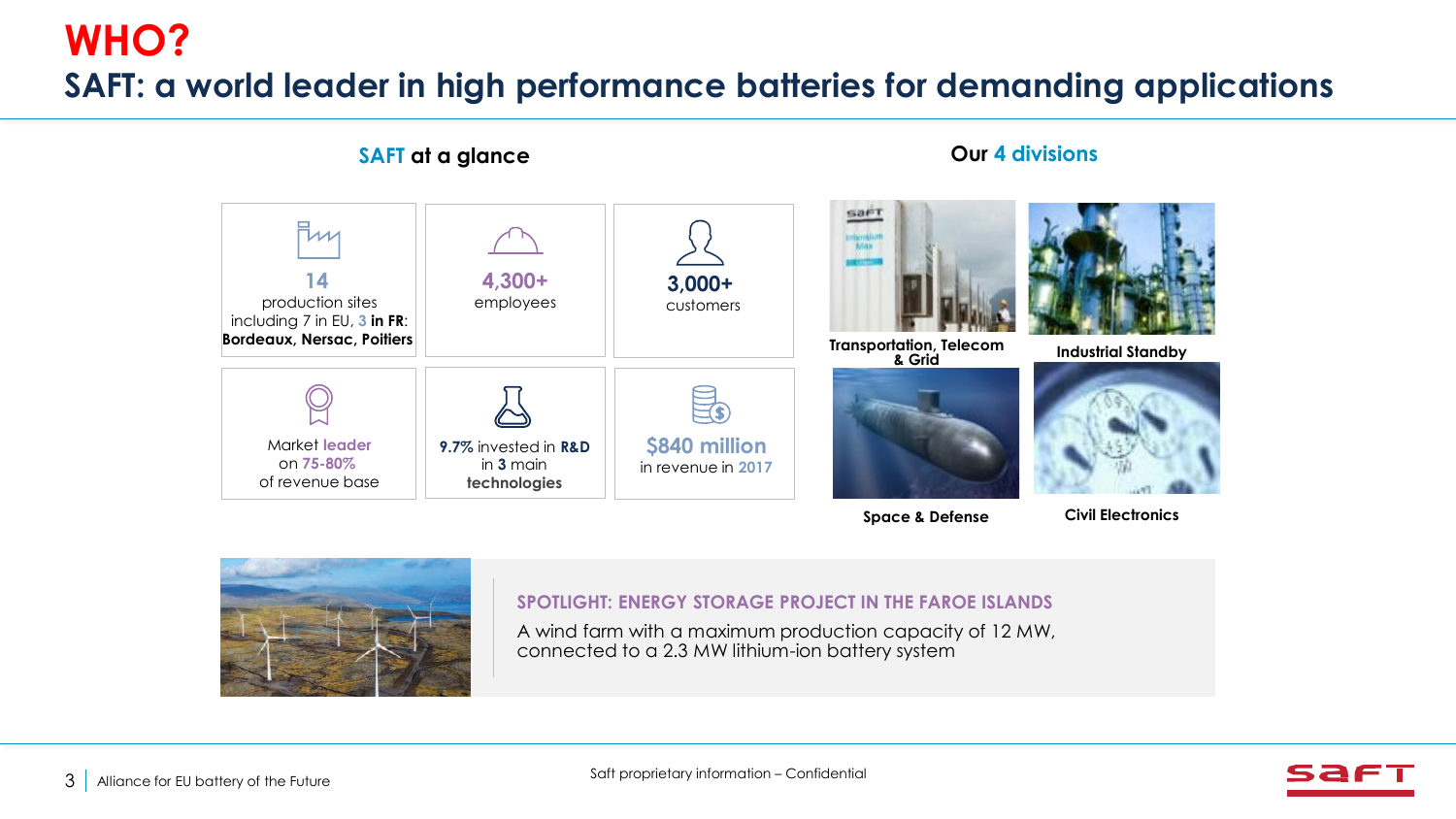

#### – **CHINA**

• Using the ICE to EV transition to gain market prominence in the automobile market

#### – **CHINESE BATTERY MANUFACTURERS**

- Benefit from a very large home market
- And strategic governmental support

#### – **ACTIVE MATERIALS MANUFACTURERS**

• They have a long term interest in having a healthy EU customer base

### – **TIER ONE AUTOMOTIVE SUPPLIERS**

- Will they retain the ability to influence cell design to their specific needs?
- They have a long term interest in securing a diversified portfolio of cells suppliers

### – **THE EU COMMISSION**

- Keen to support the development of EU industry
- Launched the "European Battery Initiative"

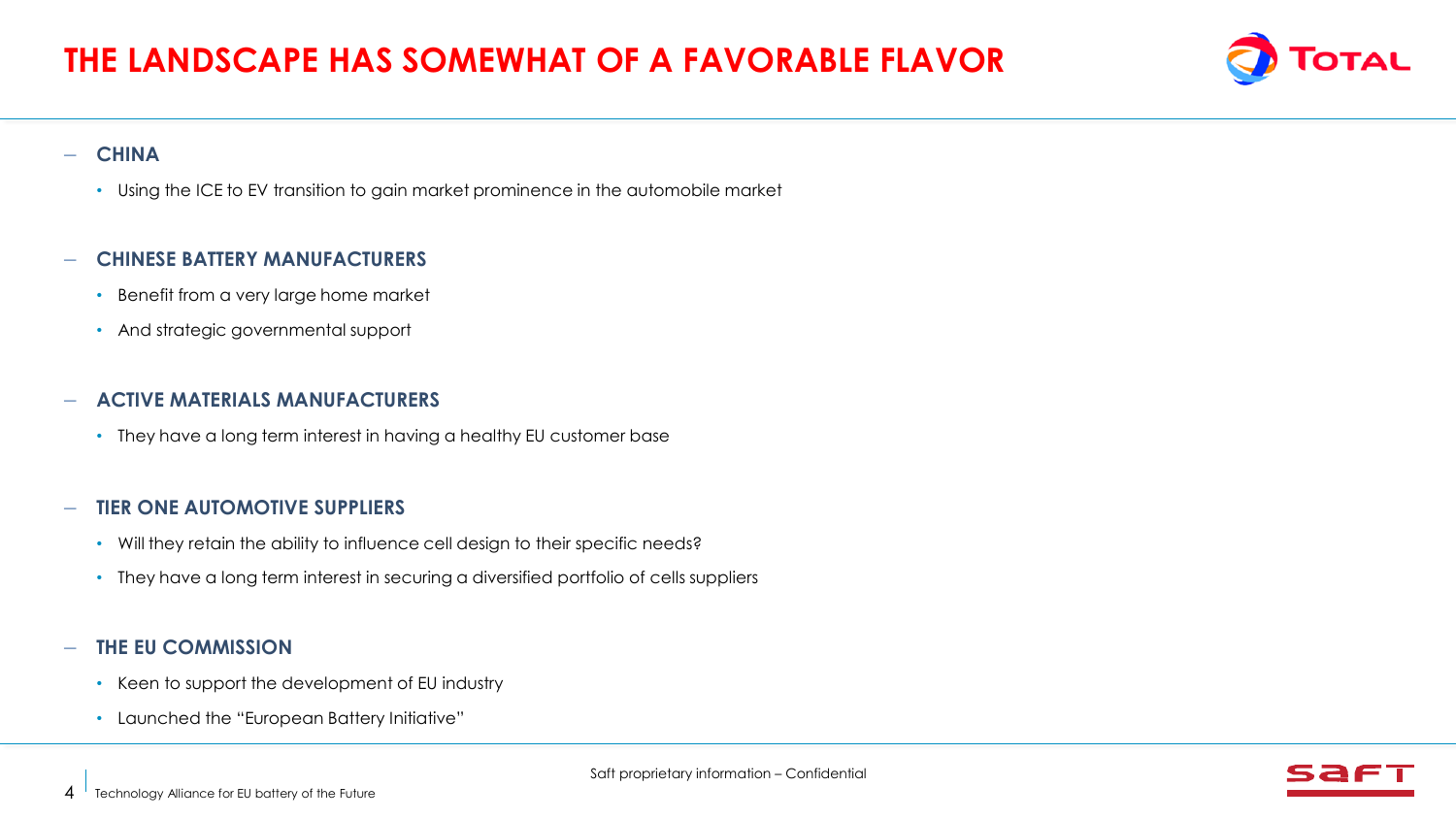# **WHAT? – (1)**



- Saft and partners are launching an ambitious research, development and industrialization project for new generations of batteries
- Alliance members bring competencies beyond Saft's expertise in advanced materials and manufacturing 4.0
- Markets addressed will be e-mobility (EV, e-Bus, railways, marine, aviation), energy storage (ESS), as well as some specialty industrial markets
- Focus is on advanced Li-ion (GEN 3) and Solid-State (GEN 4)
- Benefits will be: higher intrinsic safety, better energy density, lower costs
- Project includes the construction of a Manufacturing Building Bloc of 1 GWh/yr for GEN 4
- Further scale-up will be based on business secured/market demand

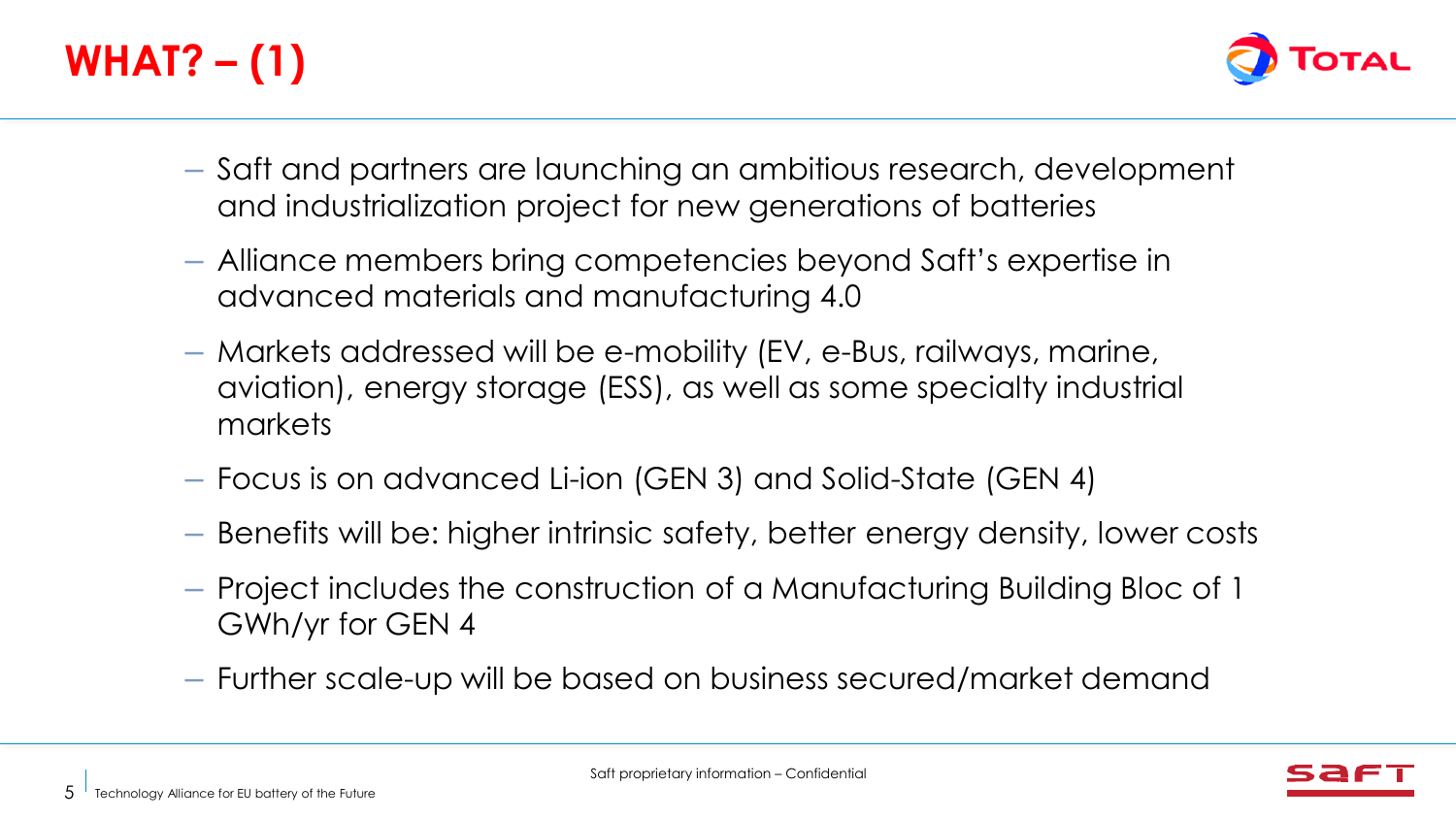## **WHAT? – (2)**

## **A multi year research / development / industrialization plan**





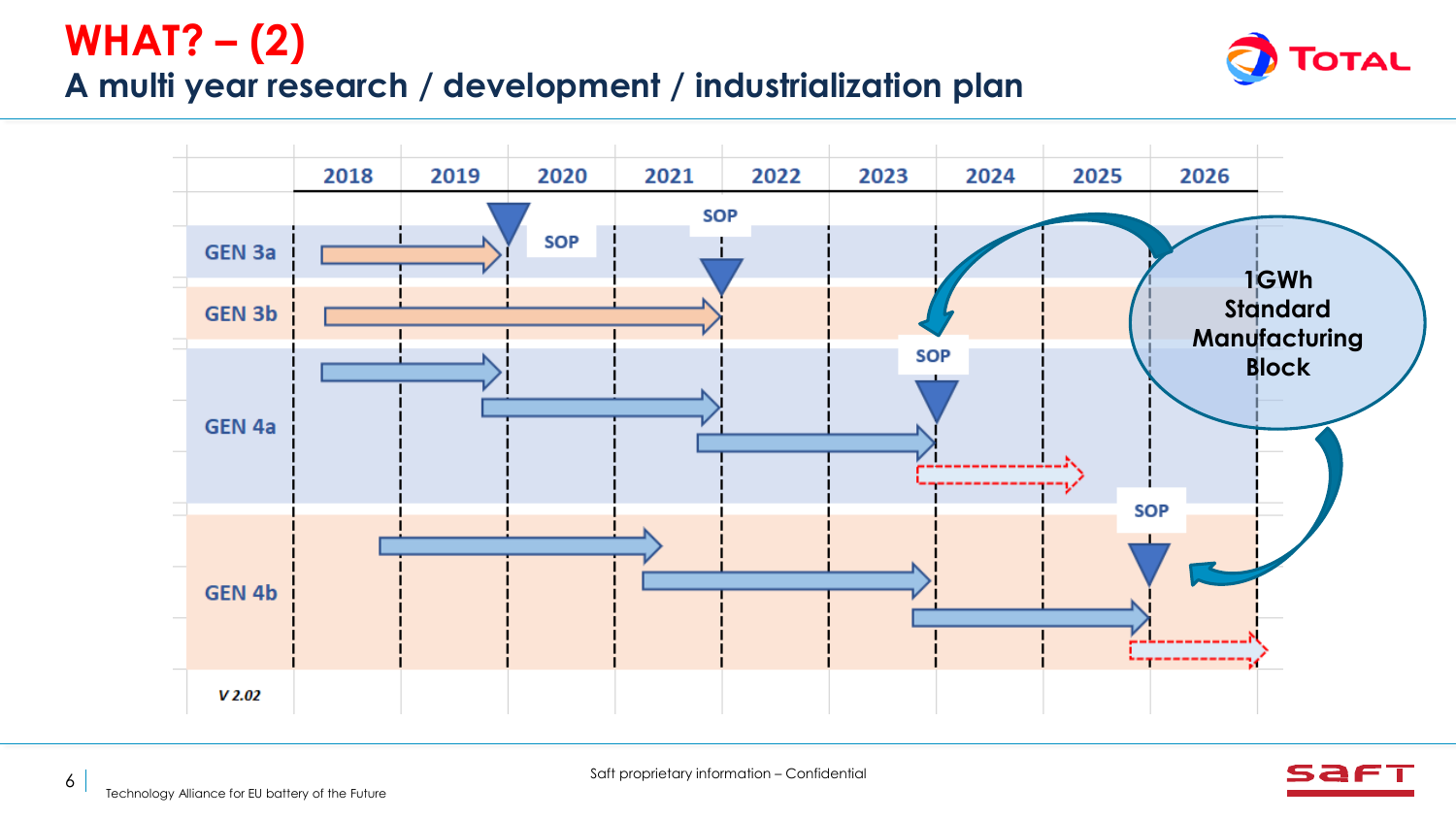**WHY?**



## – **Why have we chosen this approach?**

- Technical disruptions create opportunities
- We can regain differentiation
- We are open to widen the consortium

### – **Why do we have confidence?**

- Saft and Alliance members are experienced
- Saft and Alliance have superior competence
- We have already done it!

### – **GEN 4 advantages**

- Solid state means no liquid electrolyte, higher intrinsic safety
- Simplified BMS
- Higher volumetric energy density
- Lower costs
- …

### – **GEN 4 challenges**

- The right electrolyte material
- The proper contact between the electrolyte and the electrodes
- The manufacturing process
- …